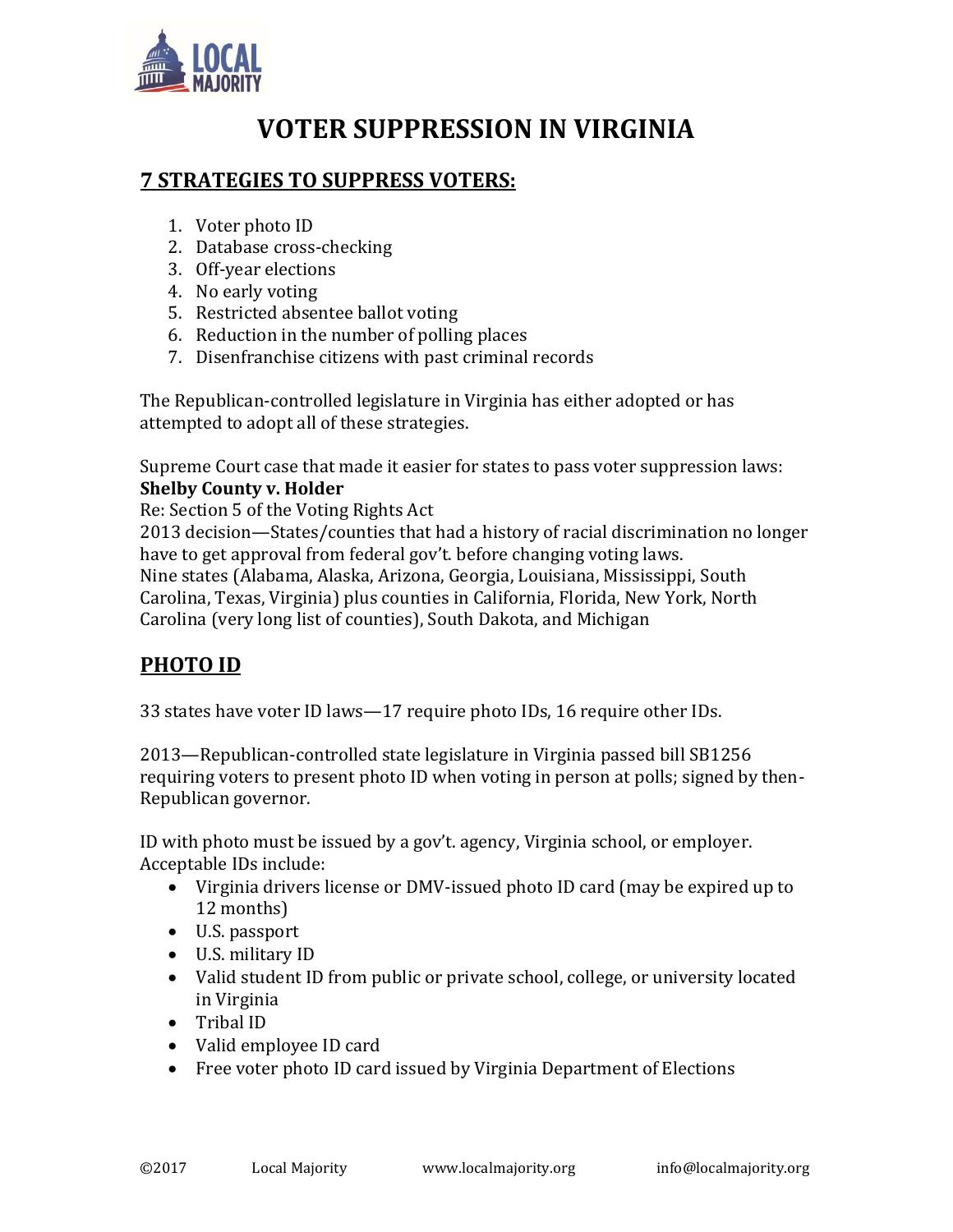

U.S. Court of Appeals upheld Virginia's voter ID law while those of other states were not. (ex. North Carolina, Texas, Wisconsin)

Differences between VA law and laws of other states:

- More types of IDs accepted
- Provisional ballot provided to voters who show up at polls w/o acceptable ID
- Free voter IDs issued at registrar offices

Obstacles for poor and minorities:

- Often don't have driver's license, passport, college ID, or the type of job with an employee ID
- Must go in person to registrar's office to obtain free voter ID; only one office per county (transportation issues); limited weekday hours (have to take time off work); application form requires SSN (not everyone has a SSN)
- Provisional ballot = extra hurdle; registrar must receive copy of photo ID by fax, mail, email, or in person by noon of the following Monday after election

Court cases:

- Lee v. Virginia State Board of Elections Upheld by 4th Circuit U.S. Court of Appeals
- North Carolina NAACP v. McCrory Circuit court struck down ID laws; U.S. Supreme Court denied review Ex.—North Carolina allowed driver's license but not public assistance card
- Texas NAACP v. Steen 2014—District court ruled that TX voter ID law discriminated against blacks and Hispanics; 2016—Circuit court upheld decision; Jan. 2017—DOJ (Sessions) dropped discrimination claim; April 2017—District court again ruled that laws were discriminatory; June 2017—Status conference regarding remedies

Ex.—TX allowed concealed handgun license but not student ID

• One Wisconsin Institute v. Nichol/Thomsen On appeal in 7th Circuit (another WI court case—Frank v. Walker)

# **DATABASE CROSS CHECKING**

HAVA (Help America Vote Act—2002)

Enacted in response to 2000 presidential election (Bush vs. Gore—chads in Florida) Goal = modernize voting systems and establish uniform election standards Required states to create centralized digital voter database Funded purchase of electronic voting machines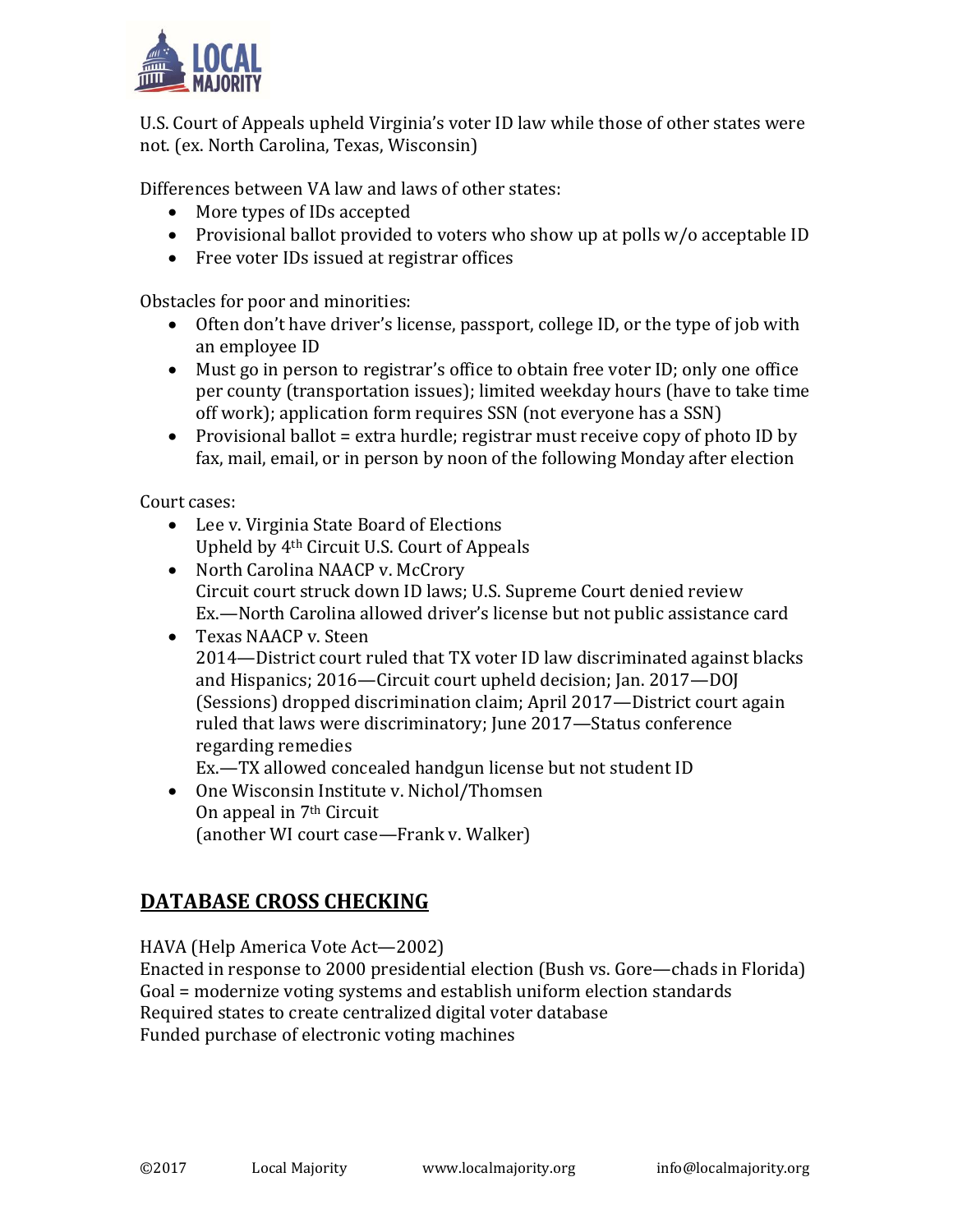

Purposes of database cross checking:

- Purge voter registration records of ineligible voters (moved out of jurisdiction, died, convicted of felony, ruled incompetent)
- Prevent fraud (identify individuals registered to vote in multiple jurisdictions)

Problem = database matching prone to errors; high percentage of false positives; risk of disenfranchising a significant number eligible voters

### **Interstate Cross Checking**

States share their voter registration databases and cross check them against each other to identify voters potentially registered to vote in more than one state.

Two different programs available for this purpose:

- Interstate Crosscheck system—Created by Kansas Gov. Kris Kobach Compares first name, last name, date of birth 30 states as of May 2016
- ERIC (Electronic Registration Information Center)—Created by Pew Charitable Trust Matches more data points (e.g., last 4 digits of SSN, mailing address, DMV info) and uses contextual matching system 20 states and D.C. as of July 2016

Estimated 24 million voters have mismatched name, address, signature, or clerical error on voter registration form that could cause name to be deleted from voter rolls. (Pew)

Factors for errors:

- Poor database matching protocols
- Typos/data entry errors
- Common names (more prevalent in communities of color—ex. Jose Garcia)
- Nicknames (ex. Kate/Katherine)
- Maiden/married names (affects women)
- Hyphenated names/double surnames (more prevalent among Hispanics and women)
- Reversal of first and last names (more likely with ethnic names)
- $\bullet$  Ir./Sr. suffix

May disproportionately affect racial minorities:

- One analysis showed 1 in 6 Hispanics, 1 in 7 Asian Americans, and 1 in 9 African Americans appeared on lists in Crosscheck states.
- Another study showed no discriminatory pattern nationally or by state, but systems sometimes had disproportionate effects in local communities.

Examples of Interstate Crosscheck errors:

• Florida governor Rick Scott deemed "dead" in 2006 database matching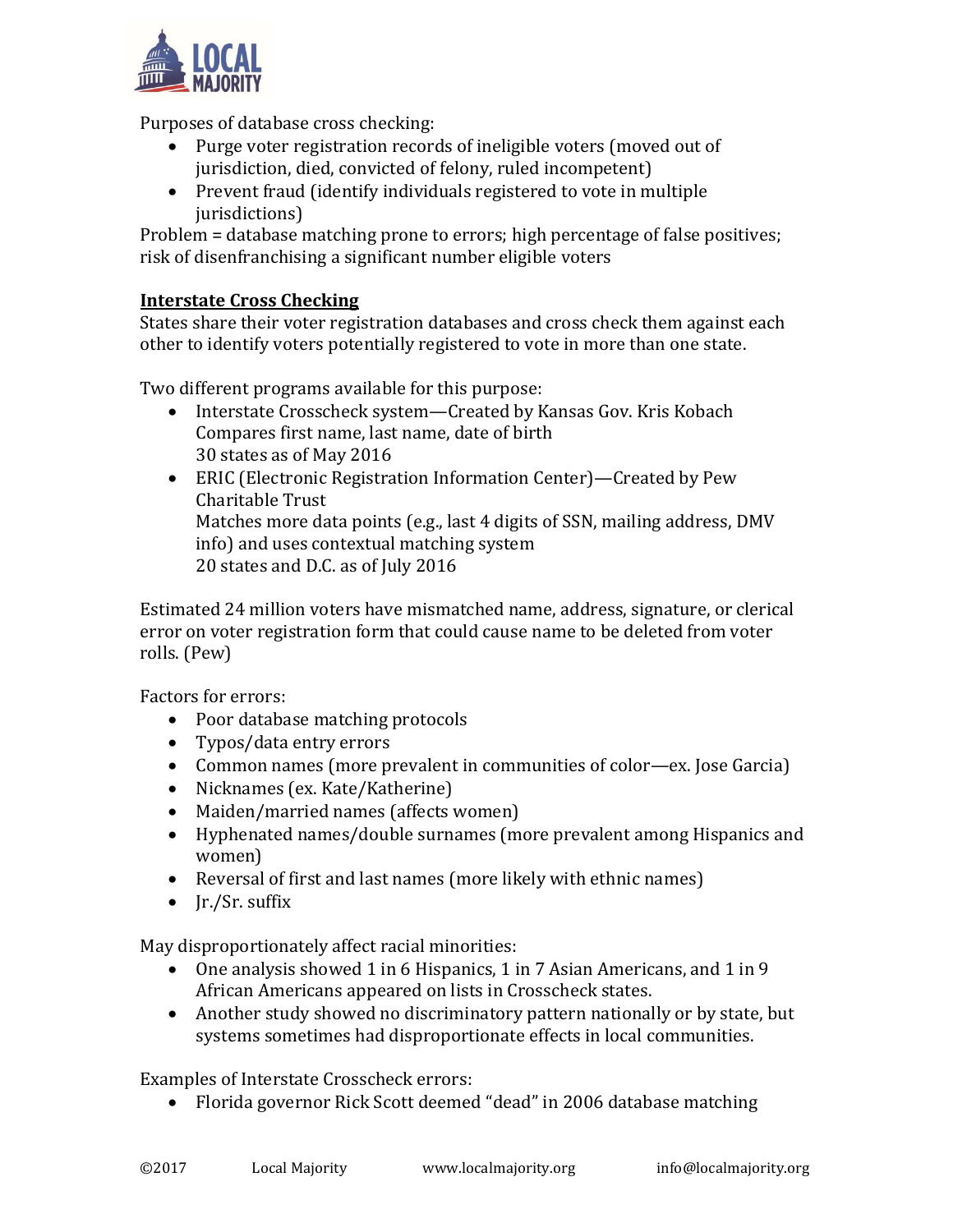

- Chesterfield County, VA 17% error rate
- Ada County, Idaho had to reinstate 750 eligible voters who were deleted from voter rolls

#### **Virginia participates in both Interstate Crosscheck and ERIC.**

2017—Republican-controlled Virginia legislature passed bill HB2343 requiring state dept. of elections to provide local registrars with a list of voters registered in their locality who are identified by an interstate database exchange as being registered to vote in another state. Democratic governor vetoed it.

#### **Intrastate Cross Checking**

State dept. of elections cross checks its own voter registration database against other gov't. databases (SSA, DMV) to identify potentially ineligible voters (moved, died, incompetent, convicted of felony) and purge them from state voter rolls.

- 28.5% error rate when SSA database cross checked against voter registration database
- SSA wrongfully declares 14,000 Americans dead annually

Ex. Wisconsin test—20% error rate; 4 members of the Gov't. Accountability Board who conducted the test were deemed ineligible, including retired judge.

Remedy:

State mails notice (postage prepaid, forwardable, with pre-addressed return card) to potentially ineligible voter asking her/him to provide current address. If postcard not returned within 30 days and voter does not vote in next two consecutive federal elections, name is removed from voter registration records.

National Voter Registration Act of 1993

Federal list maintenance law

Voter cannot be cancelled unless:

- 1) Voter confirms in writing change of residence outside of jurisdiction, OR
- 2) Voter doesn't respond to mailed notice AND has not voted in any election from the date of the notice to the day after the second consecutive federal general election; mailing must be postage prepaid, forwardable, with preaddressed return card on which person can state current address.

Flaws with remedy:

- Notice mailed only if ineligibility due to address change or inconsistency
- Poor, students, young adults often change apartments--never receive notice
- Whites more likely to reply than Hispanics or African Americans
- Homeowners more likely to reply than renters
- Older people more likely to reply than young people
- Concern that states may purge names without waiting for 2 election cycles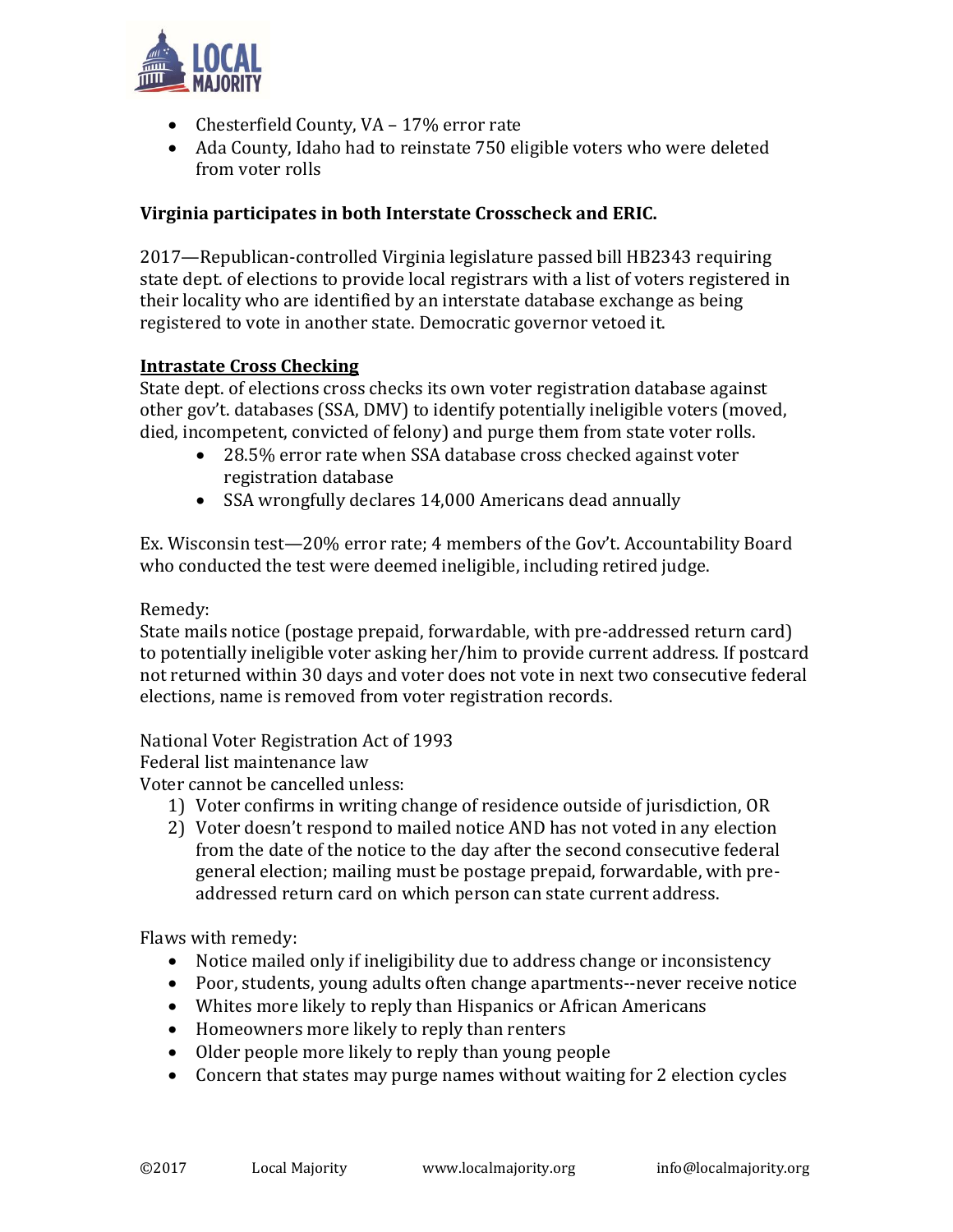

Some states use database matching to prevent citizens from registering to vote. "No Match, No Vote" laws—If a state is unable to match the information on a voter's registration application with information in an existing government database, the application is denied outright—even though many non-matches are the result of errors outside of the applicant's control, such as typographical data entry errors, flaws in existing governmental databases, and poor database matching protocols.

2017—Republican-controlled Virginia legislature passed bill SB1581—an apparent attempt to adopt a No Match, No Vote law. The bill required registrars to verify the name, DOB, and SSN on voter registration applications with the info in the SSA (or other state-approved) database. If the info did not match, a notice would be sent to the applicant informing her/him that the application had been denied. The bill also required cross checking of the state voter registration database against the SSA (or other state-approved) database on an annual basis. Democratic governor vetoed it.

## **OFF-YEAR ELECTIONS**

Virginia's timing of state-level elections favors Republicans.

Virginia schedules state-level elections in non-presidential election years.

- House delegates every 2 years in odd-numbered years
- State senators every 4 years in odd-numbered years
- Governor every 4 years in odd-numbered years
- County, school board, other local offices appear every year due to staggered terms

Voter turnout much lower in non-presidential election years. (Ex. Virginia data) Republican turnout higher than Democrats in off years.

| 2016 | 2015 | 2014 | 2013 | 2012 | 2011 | 2010 | 2009 | 2008 |
|------|------|------|------|------|------|------|------|------|
| 72 % | 29 % | 42 % | 43%  | 71 % | 29 % | 44 % | 40 % | 74 % |

### **ABSENTEE/EARLY VOTING**

No-excuse early voting and voting by absentee ballot increase voter participation. Convenience of voting by absentee ballot:

- Absentee ballot comes in mail; removes transportation issues
- No advance planning/no advance knowledge of schedule needed
- Can vote even if unexpectedly sick or called out of town at last minute

### **No early voting in Virginia No absentee voting in Virginia without a valid excuse**

List of approved excuses (some require supporting information):

- 1) Attending college out of jurisdiction
- 2) Business trip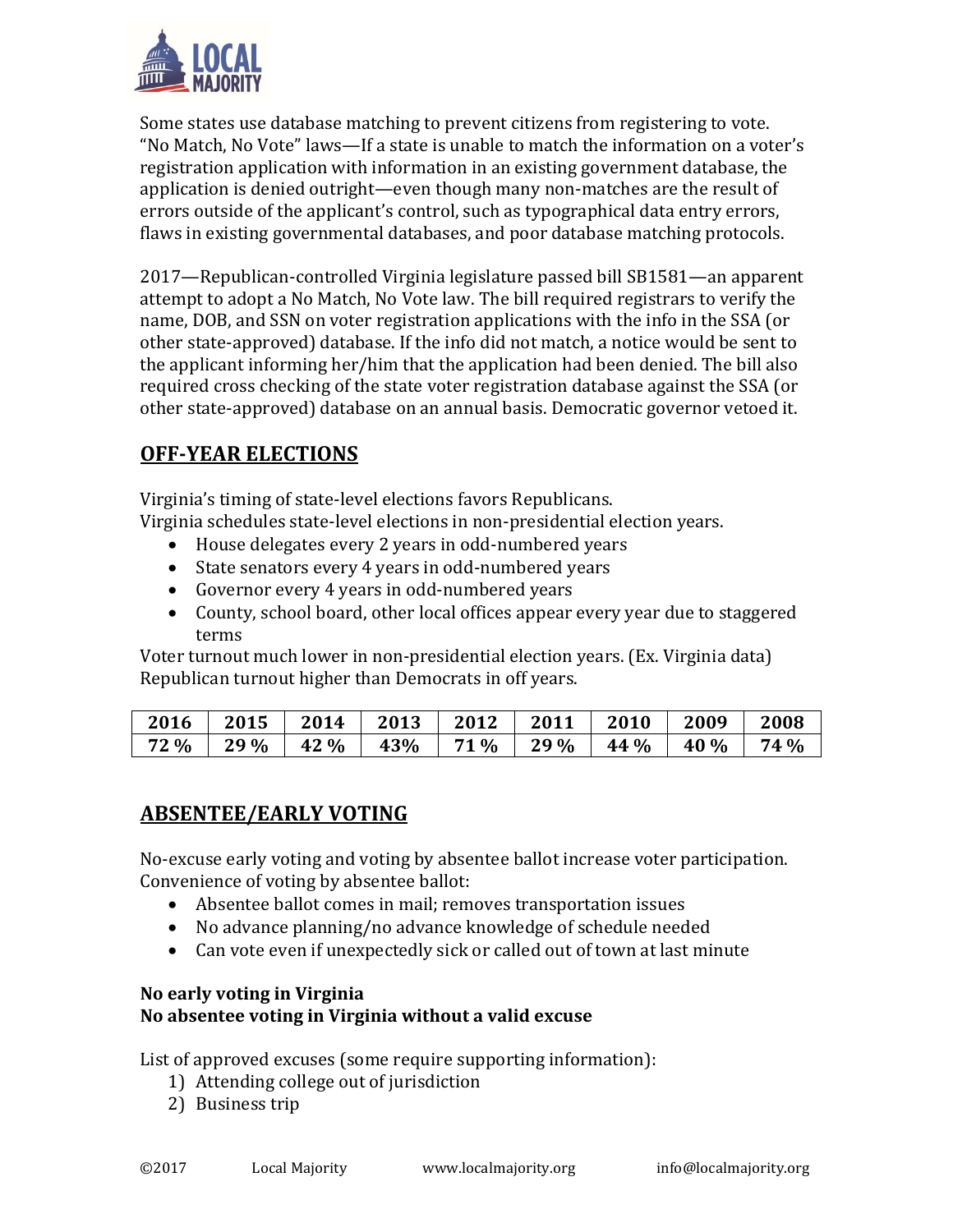

- 3) Vacation
- 4) Work/commute for 11 or more hours on election day during hours when polls are open
- 5) Disability/illness
- 6) Pregnancy
- 7) Religious obligation
- 8) Armed services
- 9) Caretaker of family member confined to home
- 10)First responders
- 11)In jail awaiting trial or in jail convicted of misdemeanor
- 12)Election official
- 13)Living temporarily outside U.S.

Some provisions for emergency situations (bereavement, sudden illness) but cumbersome

Process for voting absentee with excuse:

- 1. Apply in person
	- Go to registrar's office within 45 days of election
	- Fill out form
	- Show photo ID
	- Vote on machine
- 2. Apply by mail, fax, or email attachment
	- Download and fill out application (form requires SSN)
	- Send to registrar by mail, fax, or email attachment
	- Dept. of Elections mails ballot
	- Fill out ballot and return by mail

No photo ID required if voting by mail, but absentee ballot application requires SSN. Most first-time voters not allowed to vote absentee. Cannot register to vote and cast vote on same day (5 days waiting period).

### **POLLING PLACES**

Fewer polling places result in:

- Longer distance to polls (transportation issues)
- Longer lines (long wait times)

Study of 381 of 800 counties covered by Section 5 of Voting Rights Act revealed *at least* 868 fewer polling places in 2016 election.

Lack of transparency—Many state websites did not have number of polling place readily accessible, so study could not analyze all 800 counties.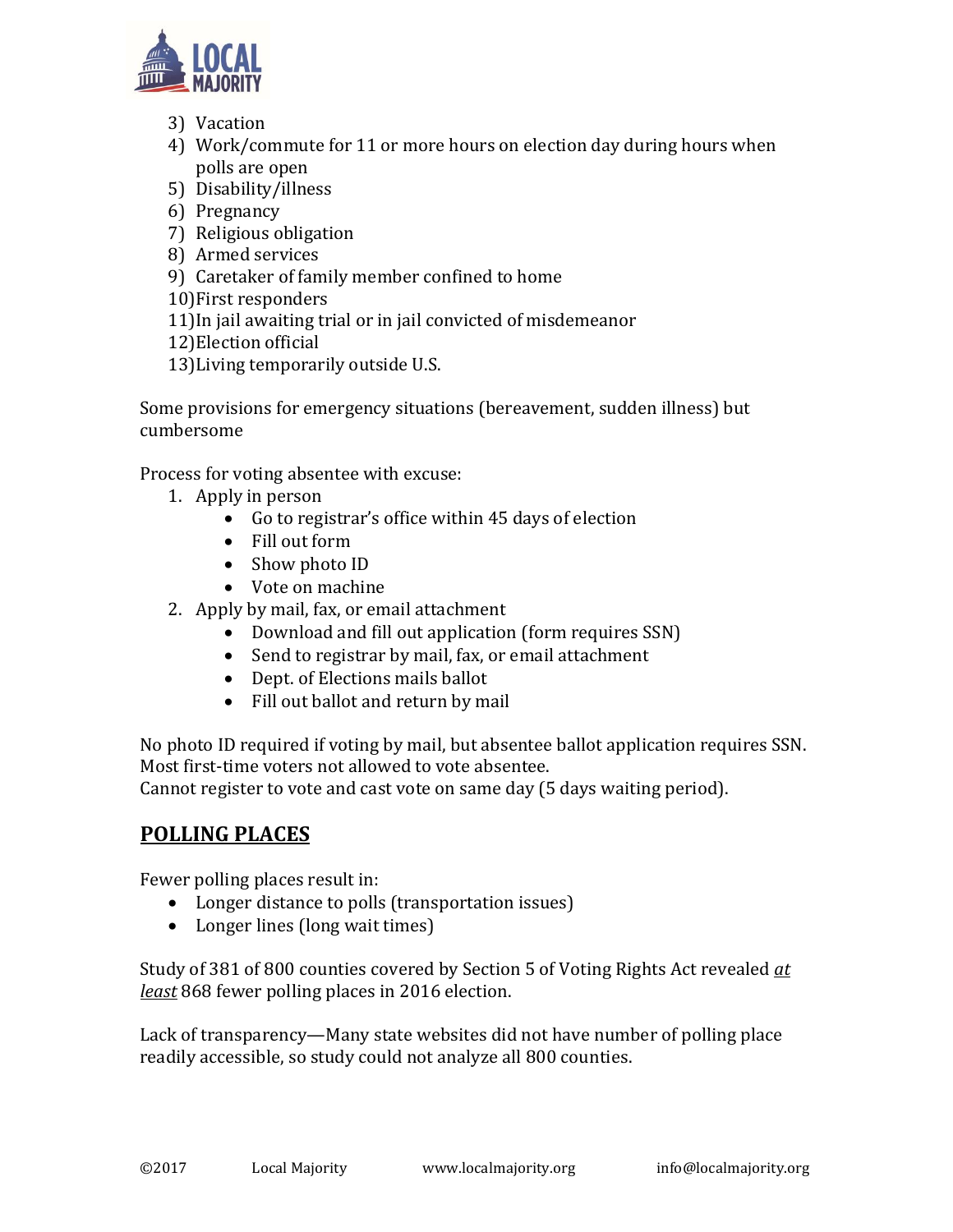

Arizona examples:

- Cochise County (30% Latino)—reduced from 50 to 18
- Pima County—reduced from 280 to 218
- Mariposa County—1 poll for every 21,000 voters

Virginia—No data on number of polls but reports of long wait times in 2012

- 30% of voters waited 30 or more minutes
- Several precincts in Prince William County (40% black and Hispanic) reported 2-hour wait times; in one precinct voters waited in line to vote up to 5 hours after polls closed

Purported reasons given for closing polling places:

- Population changes
- Cost of staff and equipment
- Noncompliance with ADA (not disabled accessible)
- Popularity of early voting/absentee ballot voting

### **DISENFRANCHISE FORMER OFFENDERS**

- Virginia constitution permanently disenfranchises citizens with past felony convictions but grants governor the authority to restore voting rights.
- Those provisions were retained in the 1902 revision of the state constitution with the intent to restrict black voting power.
- Felon disenfranchisement affects blacks disproportionately (1 in 13 African Americans nationally, 1 in 5 in Virginia—4 times rate of other Americans).
- April 2016—Democratic governor signed executive order restoring voting rights to all convicted felons who had served sentences and completed probation and parole requirements (approximately 200,000).
- July 2016—VA Supreme Court ruled blanket executive order unconstitutional.
- August 2016—Governor started restoring voting rights on individual basis.
- By April 2017—Voting rights restored to 156,000 former offenders.
- Continued restoration depends on discretion of governor elected in 2017.

### **SOURCES**

#### **Voter ID**

**<http://www.elections.virginia.gov/registration/photo-ids-required-to-vote/>**

**<http://www.elections.virginia.gov/casting-a-ballot/in-person-voting/>**

**[http://www.elections.virginia.gov/Files/CastYourBallot/VotingInPerson/Vot](http://www.elections.virginia.gov/Files/CastYourBallot/VotingInPerson/VoterIdentificationChart.pdf) [erIdentificationChart.pdf](http://www.elections.virginia.gov/Files/CastYourBallot/VotingInPerson/VoterIdentificationChart.pdf)**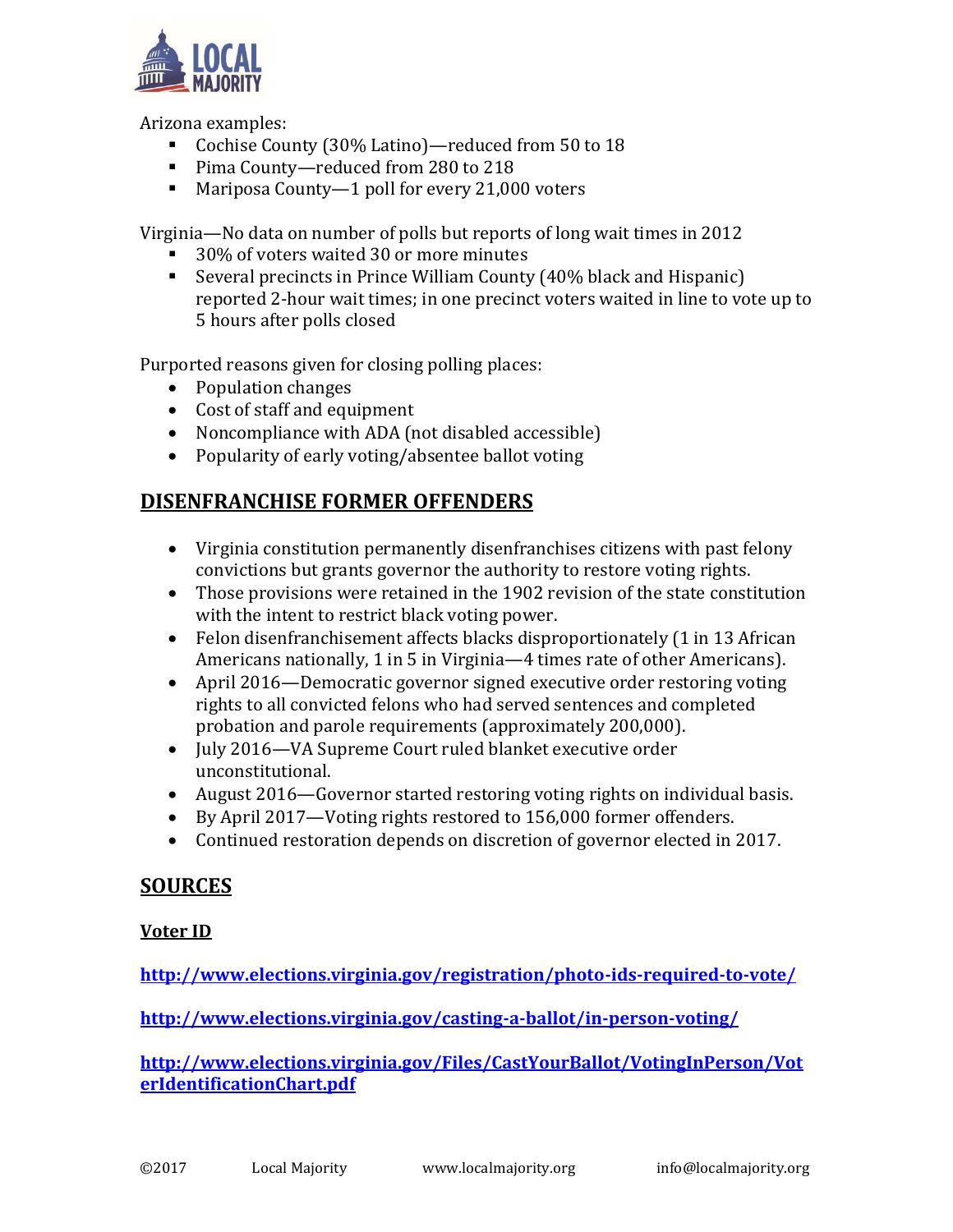

**<http://www.ncsl.org/research/elections-and-campaigns/voter-id.aspx>**

**[https://www.thenation.com/article/its-now-harder-to-vote-in-virginia](https://www.thenation.com/article/its-now-harder-to-vote-in-virginia-because-the-supreme-court-gutted-the-voting-rights-act/)[because-the-supreme-court-gutted-the-voting-rights-act/](https://www.thenation.com/article/its-now-harder-to-vote-in-virginia-because-the-supreme-court-gutted-the-voting-rights-act/)**

[http://dcist.com/2016/10/report\\_virginia.php](http://dcist.com/2016/10/report_virginia.php)

[https://www.washingtonpost.com/local/public-safety/appeals-court-upholds](https://www.washingtonpost.com/local/public-safety/appeals-court-upholds-virginias-voter-id-law/2016/12/13/3888f46e-c150-11e6-9a51-cd56ea1c2bb7_story.html?utm_term=.14de8ed31dfb)[virginias-voter-id-law/2016/12/13/3888f46e-c150-11e6-9a51](https://www.washingtonpost.com/local/public-safety/appeals-court-upholds-virginias-voter-id-law/2016/12/13/3888f46e-c150-11e6-9a51-cd56ea1c2bb7_story.html?utm_term=.14de8ed31dfb) [cd56ea1c2bb7\\_story.html?utm\\_term=.14de8ed31dfb](https://www.washingtonpost.com/local/public-safety/appeals-court-upholds-virginias-voter-id-law/2016/12/13/3888f46e-c150-11e6-9a51-cd56ea1c2bb7_story.html?utm_term=.14de8ed31dfb)

[http://www.nationalreview.com/article/443012/virginia-voter-id-law-upheld](http://www.nationalreview.com/article/443012/virginia-voter-id-law-upheld-judge-loss-democratic-party-challengers)[judge-loss-democratic-party-challengers](http://www.nationalreview.com/article/443012/virginia-voter-id-law-upheld-judge-loss-democratic-party-challengers)

<http://www.reuters.com/article/us-usa-election-court-voters-idUSKCN10L263>

[https://www.washingtonpost.com/local/public-safety/appeals-court-strikes](https://www.washingtonpost.com/local/public-safety/appeals-court-strikes-down-north-carolinas-voter-id-law/2016/07/29/810b5844-4f72-11e6-aa14-e0c1087f7583_story.html?tid=a_inl&utm_term=.adf8c6c43e1e)[down-north-carolinas-voter-id-law/2016/07/29/810b5844-4f72-11e6-aa14](https://www.washingtonpost.com/local/public-safety/appeals-court-strikes-down-north-carolinas-voter-id-law/2016/07/29/810b5844-4f72-11e6-aa14-e0c1087f7583_story.html?tid=a_inl&utm_term=.adf8c6c43e1e) [e0c1087f7583\\_story.html?tid=a\\_inl&utm\\_term=.adf8c6c43e1e](https://www.washingtonpost.com/local/public-safety/appeals-court-strikes-down-north-carolinas-voter-id-law/2016/07/29/810b5844-4f72-11e6-aa14-e0c1087f7583_story.html?tid=a_inl&utm_term=.adf8c6c43e1e)

[https://www.washingtonpost.com/news/wonk/wp/2016/07/29/the-smoking](https://www.washingtonpost.com/news/wonk/wp/2016/07/29/the-smoking-gun-proving-north-carolina-republicans-tried-to-disenfranchise-black-voters/?utm_term=.7a7133407554)[gun-proving-north-carolina-republicans-tried-to-disenfranchise-black](https://www.washingtonpost.com/news/wonk/wp/2016/07/29/the-smoking-gun-proving-north-carolina-republicans-tried-to-disenfranchise-black-voters/?utm_term=.7a7133407554)[voters/?utm\\_term=.7a7133407554](https://www.washingtonpost.com/news/wonk/wp/2016/07/29/the-smoking-gun-proving-north-carolina-republicans-tried-to-disenfranchise-black-voters/?utm_term=.7a7133407554)

<https://www.brennancenter.org/legal-work/naacp-v-steen>

<https://www.brennancenter.org/major-litigation-could-impact-voting-access>

https://ballotpedia.org/Voting in Texas

#### **Database Cross-Checking**

[https://www.brennancenter.org/sites/default/files/legacy/publications/Voter.Pur](https://www.brennancenter.org/sites/default/files/legacy/publications/Voter.Purges.f.pdf) [ges.f.pdf](https://www.brennancenter.org/sites/default/files/legacy/publications/Voter.Purges.f.pdf)

<http://www.ncsl.org/research/elections-and-campaigns/voter-list-accuracy.aspx>

[http://leg2.state.va.us/dls/h&sdocs.nsf/By+Year/RD442014/\\$file/RD44.pdf](http://leg2.state.va.us/dls/h&sdocs.nsf/By+Year/RD442014/$file/RD44.pdf)

[http://www.projectvote.org/wp-](http://www.projectvote.org/wp-content/uploads/project_vote_testimony_texas_house_committee_on_elections_hb3422_041017.pdf)

content/uploads/project vote testimony texas house committee on elections hb3 [422\\_041017.pdf](http://www.projectvote.org/wp-content/uploads/project_vote_testimony_texas_house_committee_on_elections_hb3422_041017.pdf)

[http://www.projectvote.org/wp-content/uploads/Debunking-Fraud-Claims-based](http://www.projectvote.org/wp-content/uploads/Debunking-Fraud-Claims-based-on-Database-Matching-Feb-2017.pdf)[on-Database-Matching-Feb-2017.pdf](http://www.projectvote.org/wp-content/uploads/Debunking-Fraud-Claims-based-on-Database-Matching-Feb-2017.pdf)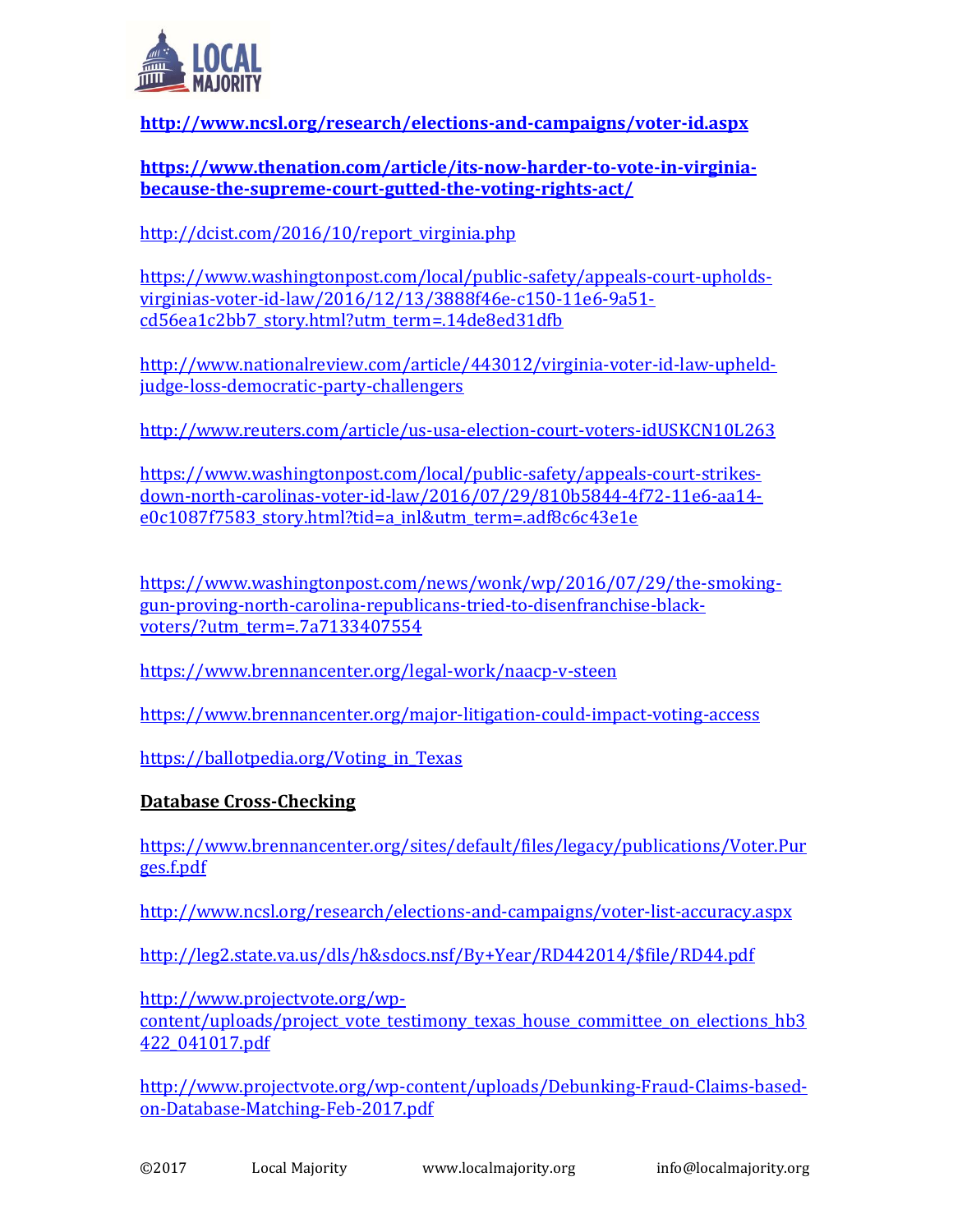

[http://www.projectvote.org/wp-content/uploads/2010/02/No-Match-No-Vote-](http://www.projectvote.org/wp-content/uploads/2010/02/No-Match-No-Vote-Policy-Paper-February-2010.pdf)[Policy-Paper-February-2010.pdf](http://www.projectvote.org/wp-content/uploads/2010/02/No-Match-No-Vote-Policy-Paper-February-2010.pdf)

<https://healthofstatedemocracies.org/factors/intercross.html>

[http://www.nbcnews.com/news/us-news/do-voter-purges-discriminate-against](http://www.nbcnews.com/news/us-news/do-voter-purges-discriminate-against-poor-minorities-n636586)[poor-minorities-n636586](http://www.nbcnews.com/news/us-news/do-voter-purges-discriminate-against-poor-minorities-n636586)

[https://www.facingsouth.org/2016/09/controversial-anti-voter-fraud-program](https://www.facingsouth.org/2016/09/controversial-anti-voter-fraud-program-risks-disenfranchising-voters-through-racial-bias)[risks-disenfranchising-voters-through-racial-bias](https://www.facingsouth.org/2016/09/controversial-anti-voter-fraud-program-risks-disenfranchising-voters-through-racial-bias)

[http://archive.wired.com/politics/onlinerights/news/2008/09/voter\\_registration?](http://archive.wired.com/politics/onlinerights/news/2008/09/voter_registration?currentPage=all) [currentPage=all](http://archive.wired.com/politics/onlinerights/news/2008/09/voter_registration?currentPage=all)

[https://www.eac.gov/news/2017/03/10/fact-sheet-voter-registration-list](https://www.eac.gov/news/2017/03/10/fact-sheet-voter-registration-list-maintenance-fact-sheet-media-factsheet/)[maintenance-fact-sheet-media-factsheet/](https://www.eac.gov/news/2017/03/10/fact-sheet-voter-registration-list-maintenance-fact-sheet-media-factsheet/)

[https://www.eac.gov/news/2017/03/10/fact-sheet-voter-registration-list](https://www.eac.gov/news/2017/03/10/fact-sheet-voter-registration-list-maintenance-fact-sheet-media-factsheet/)[maintenance-fact-sheet-media-factsheet/](https://www.eac.gov/news/2017/03/10/fact-sheet-voter-registration-list-maintenance-fact-sheet-media-factsheet/)

<https://www.library.ca.gov/crb/13/S-13-013.pdf>

[https://www.washingtonpost.com/blogs/govbeat/wp/2013/11/03/heres-how-to](https://www.washingtonpost.com/blogs/govbeat/wp/2013/11/03/heres-how-to-clean-up-messy-voter-rolls/?utm_term=.071047a9df1c)[clean-up-messy-voter-rolls/?utm\\_term=.071047a9df1c](https://www.washingtonpost.com/blogs/govbeat/wp/2013/11/03/heres-how-to-clean-up-messy-voter-rolls/?utm_term=.071047a9df1c)

### **Off-Year Elections**

[http://www.elections.virginia.gov/resultsreports/registration](http://www.elections.virginia.gov/resultsreports/registration-statistics/registrationturnout-statistics/index.html)[statistics/registrationturnout-statistics/index.html](http://www.elections.virginia.gov/resultsreports/registration-statistics/registrationturnout-statistics/index.html)

[https://www.nytimes.com/2017/04/05/upshot/democrats-are-bad-at-midterm](https://www.nytimes.com/2017/04/05/upshot/democrats-are-bad-at-midterm-turnout-that-seems-ready-to-change.html?_r=0)turnout-that-seems-ready-to-change.html? r=0

#### **Early and Absentee Voting**

<http://www.elections.virginia.gov/casting-a-ballot/absentee-voting/index.html>

### **Polling Place Reduction**

[https://www.thenation.com/article/there-are-868-fewer-places-to-vote-in-2016](https://www.thenation.com/article/there-are-868-fewer-places-to-vote-in-2016-because-the-supreme-court-gutted-the-voting-rights-act/) [because-the-supreme-court-gutted-the-voting-rights-act/](https://www.thenation.com/article/there-are-868-fewer-places-to-vote-in-2016-because-the-supreme-court-gutted-the-voting-rights-act/)

[https://projects.propublica.org/electionland/national/report-fewer-polling-places](https://projects.propublica.org/electionland/national/report-fewer-polling-places-in-key-states/)[in-key-states/](https://projects.propublica.org/electionland/national/report-fewer-polling-places-in-key-states/)